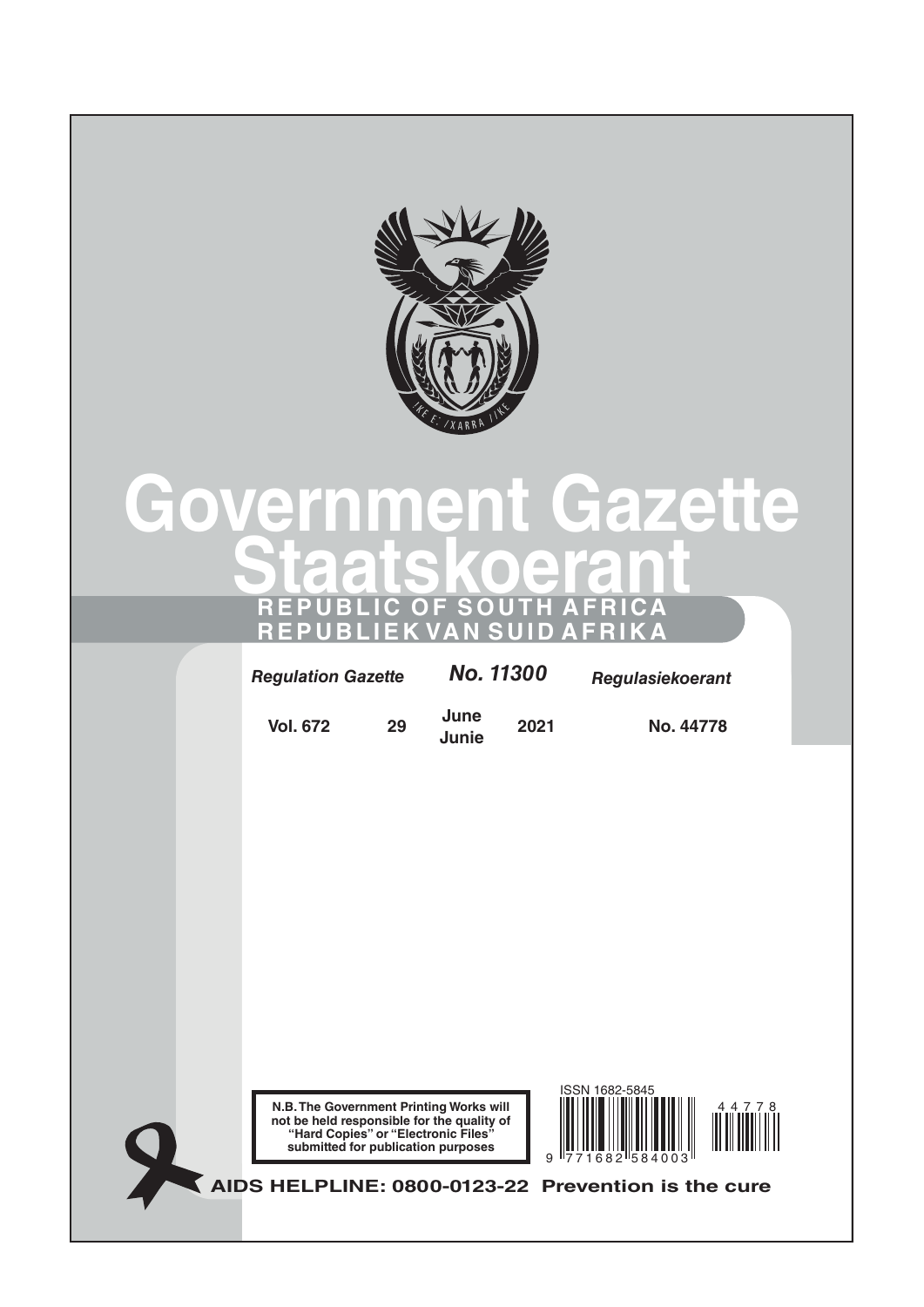## **IMPORTANT NOTICE:**

**The GovernmenT PrinTinG Works Will noT be held resPonsible for any errors ThaT miGhT occur due To The submission of incomPleTe / incorrecT / illeGible coPy.**

**no fuTure queries Will be handled in connecTion WiTh The above.**

## **Contents**

|        |                                                                                                       | Gazette | Page |
|--------|-------------------------------------------------------------------------------------------------------|---------|------|
| No.    |                                                                                                       | No.     | No.  |
|        | GOVERNMENT NOTICES • GOEWERMENTSKENNISGEWINGS                                                         |         |      |
|        | Co-operative Governance, Department of / Samewerkende Regering, Departement van                       |         |      |
| R. 567 | Disaster Management Act (57/2002): Regulations made in terms of Section 27(2) (Amendment Alert Level) | 44778   |      |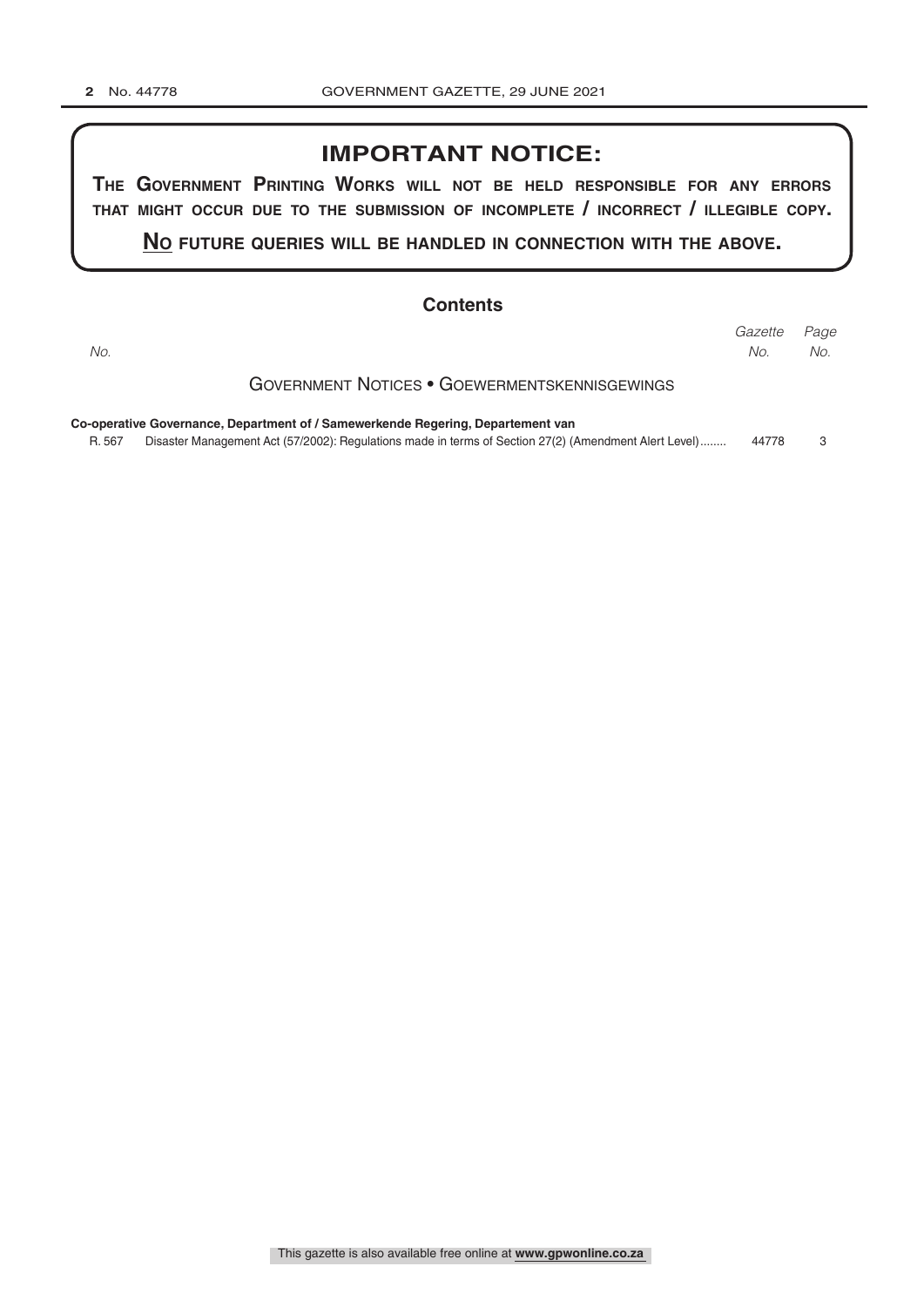# <span id="page-2-0"></span>Government Notices • Goewermentskennisgewings

#### **DEPARTMENT OF CO-OPERATIVE GOVERNANCE**

**NO. R. 567 29 June 2021**

### DISASTER MANAGEMENT ACT, 2002: AMENDMENT OF REGULATIONS ISSUED IN **TERMS OF SECTION 27(2)**

I, Dr Nkosazana Dlamini Zuma, Minister of Cooperative Governance and Traditional Affairs, designated under section 3 of the Disaster Management Act, 2002 (Act No. 57 of 2002), having declared a national state of disaster published by Government Notice No. 313 of 15 March 2020, and extended by Government Notices Nos. 646 of 5 June 2020, 765 of 13 July 2020, 889 of 15 August 2020, 995 of 14 September 2020, 1090 of 14 October 2020, 1225 of 14 November 2020, No.1341 of 11 December 2020, No. R. 15 of 13 January 2021, No. R. 86 of 11 February 2021, No. R. 193 of 11 March 2021, No. 333 of 14 April 2021, No. R. 424 of 14 May 2021, No. R. 476 of 30 May 2021 and No. R. 493 of 11 June 2021, hereby in terms of section 27(2) of the Disaster Management Act, 2002, after consultation with the relevant Cabinet members, make the Regulations in the Schedule.

NEuma

DR NKOSAZANA DLAMINI ZUMA, MP MINISTER OF COOPERATIVE GOVERNANCE AND TRADITIONAL AFFAIRS DATE:  $J9.06.002$ .

#### **SCHEDULE**

#### **Definitions**

1. In these Regulations, "the Regulations" means the regulations published by Government Notice No. R. 480 of 29 April 2020 as amended by Government Notices Nos. R. 608 of 28 May 2020, R. 714 of 25 June 2020, R.763 of 12 July 2020, R. 846 of 31 July 2020 R. 891 of 17 August 2020, No. 999 of 18 September 2020, No. 1011 of 20 September 2020, No. 1053 of 1 October 2020, No. 1104 of 21 October 2020, No. 1199 of 11 November 2020, No. 1290 of 3 December 2020, No. 1346 of 15 December 2020, No.1370 of 17 December 2020, No. 1421 of 24 December 2020, No. 1423 of 29 December 2020, No 1435 of 29 December 2020, No. R. 11 of 11 January 2021, No. R. 69 of 1 February 2021, No. R. 92 of 13 February 2021, No. R. 93 of 13 February 2021, No. R. 152 of 28 February 2021, No. R. 284 of 30 March 2021, No. 376 of 22 April 2021, No. R. 477 of 30 May 2021, No. R. 530 of 15 June 2021, No. R. 532 of 17 June 2021 and No. R. 565 of 27 June 2021.

#### Amendment of regulation 18 of the Regulations

 $2.$ Regulation 18 of the Regulations is hereby amended by the substitution for subregulation (1) of the following subregulation: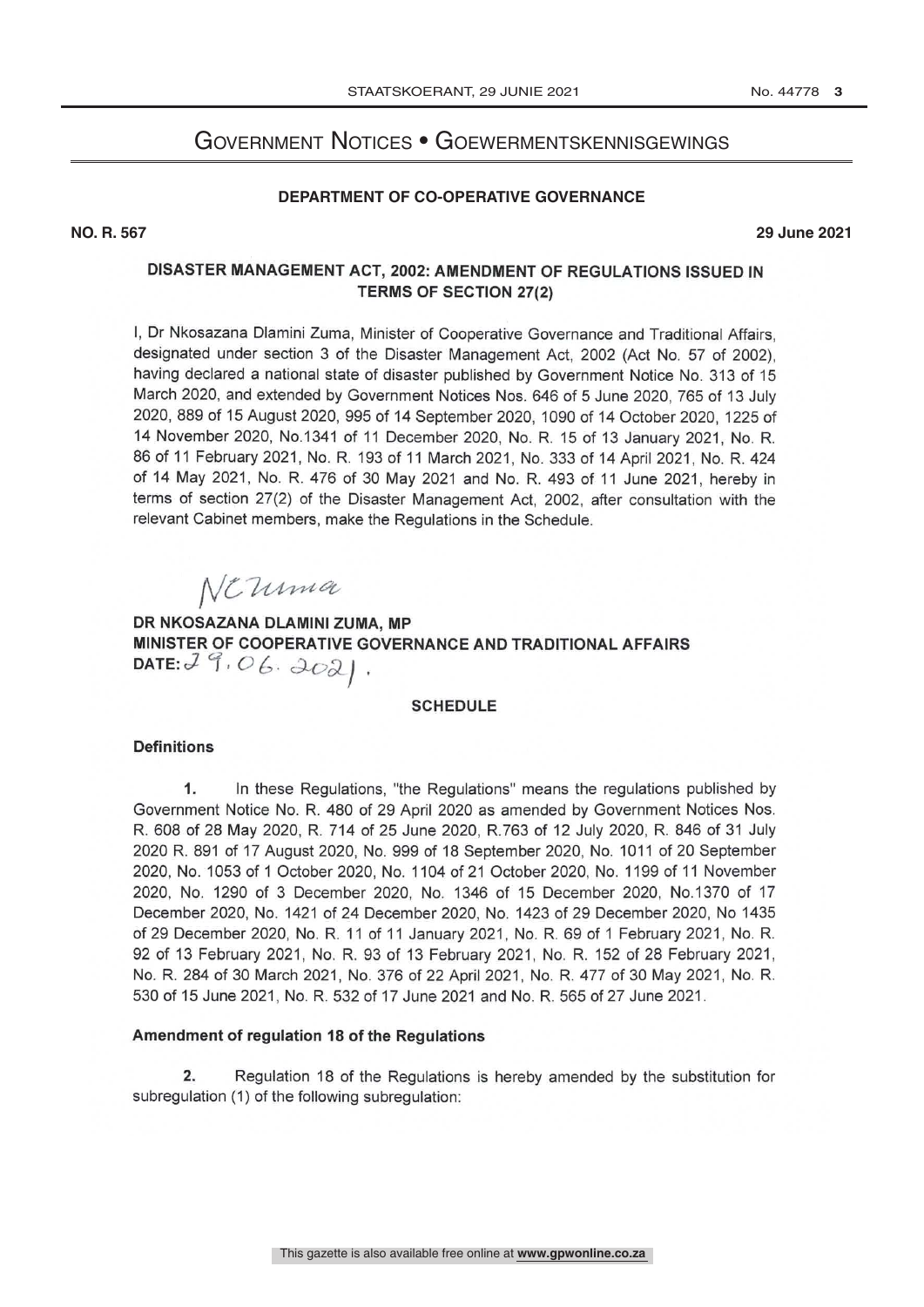$"(1)$  $(a)$ Schools and institutions of higher education must be closed for contact classes from 30 June 2021.

The closure of schools as contemplated in paragraph  $(h)$ (a) does not apply to the winter vacation learner support program for grade 11 and 12 learners as organised by provincial education departments, districts, or schools, subject to observing strict compliance with all health protocols and social distancing measures.".

#### Amendment of regulation 21 of the Regulations

- $3.$ Regulation 21 of the Regulations is hereby amended by-
- $(a)$ the deletion of subregulation (2); and
- $(b)$ the substitution for paragraph  $(a)$  of subregulation  $(12)$  of the following paragraph:
	- $''(a)$ hotels, lodges, bed and breakfasts, timeshare facilities, resorts and guest houses are allowed full capacity of the available rooms for accommodation, with patrons wearing face masks and observing a distance of at least one and a half metres from each other when in common spaces.".

#### Amendment of regulation 29 of the Regulations

- Regulation 29 of the Regulations is hereby amended by-4.
- $(a)$ the substitution for subregulation (2) of the following subregulation:

 $"(2)$ The transportation of liquor is prohibited, except where the transportation of liquor is-

- in relation to alcohol required for industries producing hand sanitizers,  $(a)$ disinfectants, soap or alcohol for industrial use and household cleaning products;
- $(b)$ for export purposes:
- $(c)$ from manufacturing plants to storage facilities; or
- being transported from any licensed premises for safe keeping."; and  $(d)$
- $(b)$ the addition of the following subregulation after subregulation (4):

 $"(5)$ The Cabinet member responsible for transport must. after consultation with the Cabinet members responsible for cooperative governance and traditional affairs, health, police and trade, industry and competition, issue directions for the transportation and storage of liquor.".

Commencement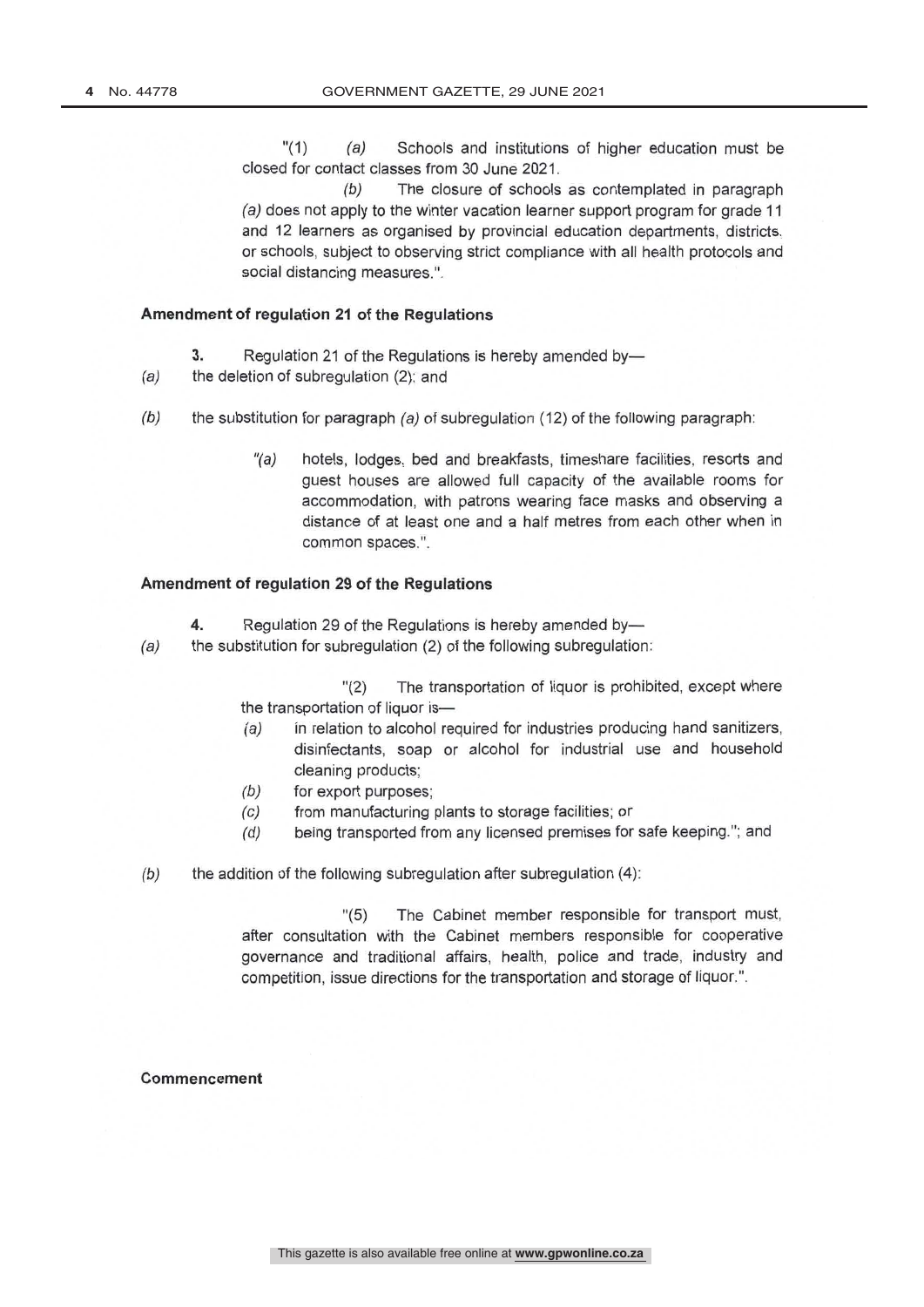5. This Regulation will come into operation on the date of publication in the Gazette.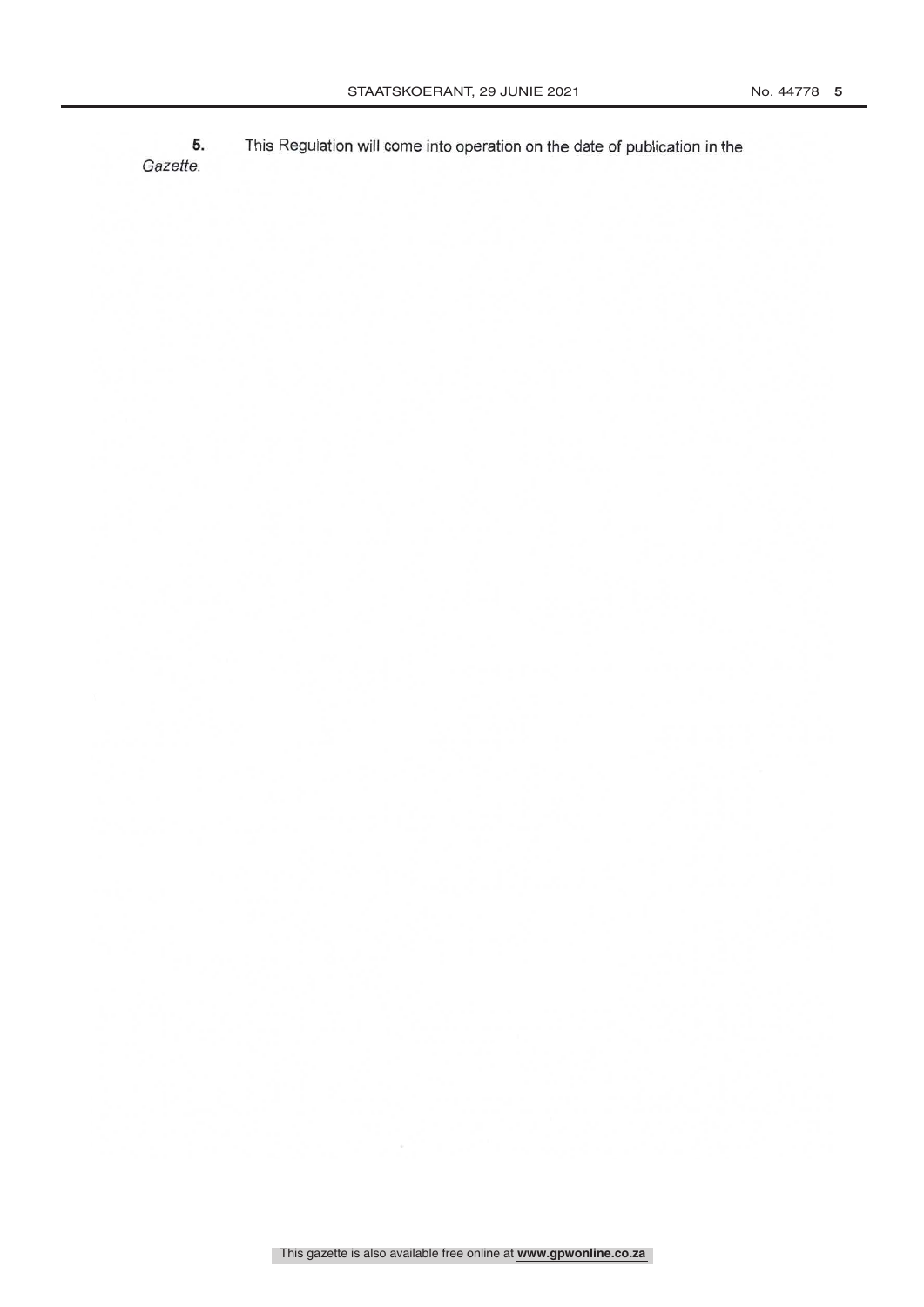This gazette is also available free online at **www.gpwonline.co.za**